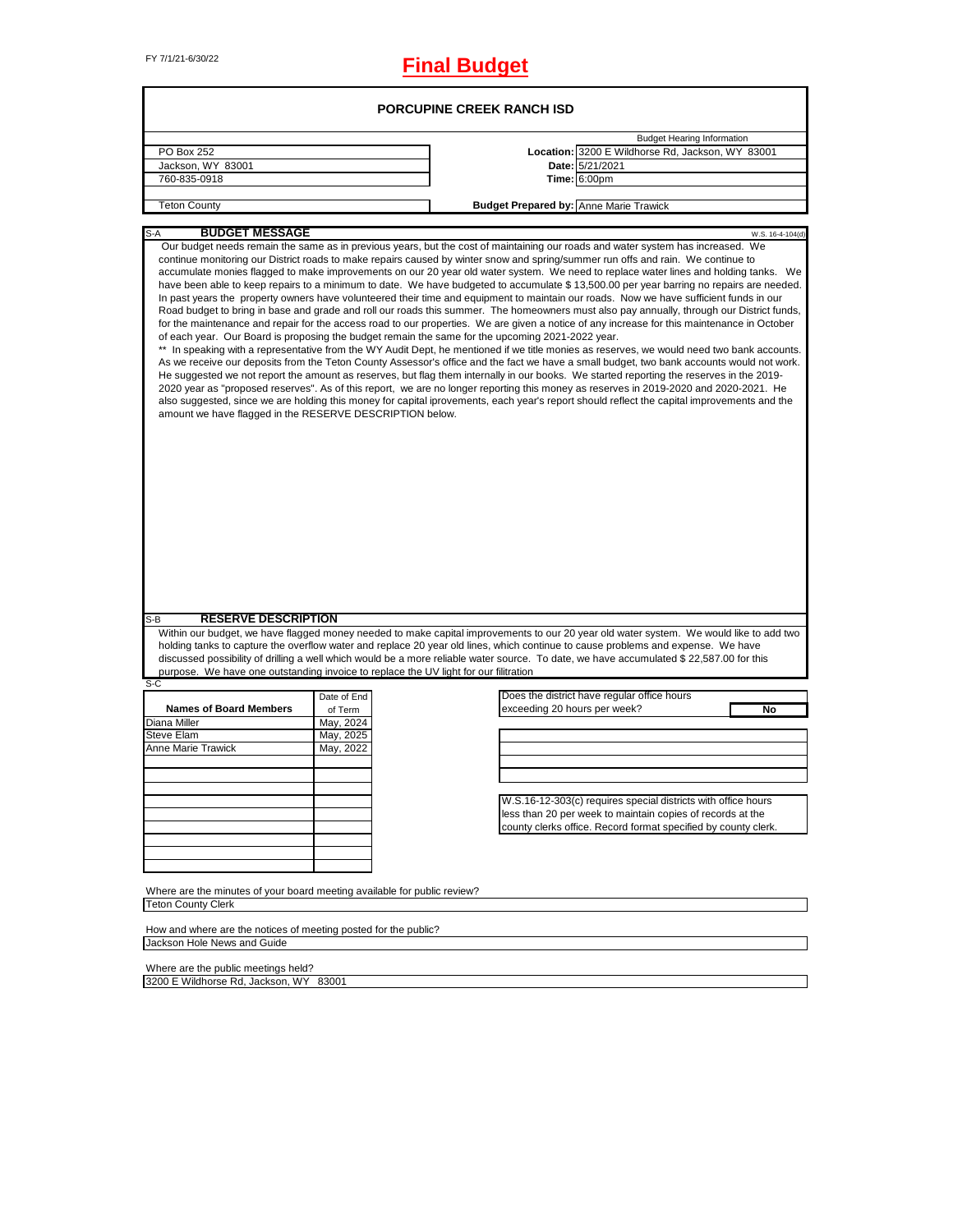### **FINAL BUDGET SUMMARY**

|       | <b>OVERVIEW</b>                                             | 2019-2020<br>Actual | 2020-2021<br>Estimated | 2021-2022<br>Proposed | Final Approval |
|-------|-------------------------------------------------------------|---------------------|------------------------|-----------------------|----------------|
| $S-1$ | <b>Total Budgeted Expenditures</b>                          | \$14,887            | \$25,826               | \$18,176              | \$18,176       |
| $S-2$ | <b>Total Principal to Pay on Debt</b>                       | \$0                 | \$0                    | \$0                   | \$0            |
| $S-3$ | <b>Total Change to Restricted Funds</b>                     | \$0                 | \$0                    | \$0                   | \$0            |
| $S-4$ | <b>Total General Fund and Forecasted Revenues Available</b> | \$53.444            | \$53,444               | \$72.374              | \$72,374       |
| $S-5$ | Amount requested from County Commissioners                  | \$31,676            | \$31,676               | \$31,676              | \$31,676       |
| $S-6$ | <b>Additional Funding Needed:</b>                           |                     |                        | \$0                   | \$0            |

| <b>REVENUE SUMMARY</b> |                                              | 2019-2020  | 2020-2021  | 2021-2022                 | <b>Final Approval</b>  |
|------------------------|----------------------------------------------|------------|------------|---------------------------|------------------------|
|                        |                                              | Actual     | Estimated  | Proposed                  |                        |
|                        |                                              |            |            |                           |                        |
| $S-7$                  | <b>Operating Revenues</b>                    | \$0        | \$0        | \$0                       | \$0                    |
| $S-8$                  | Tax levy (From the County Treasurer)         | \$31,676   | \$31,676   | \$31,676                  | \$31,676               |
| $S-9$                  | <b>Government Support</b>                    | \$0        | \$0        | \$0                       | \$0                    |
| $S-10$                 | <b>Grants</b>                                | \$0        | \$0        | \$0                       | \$0                    |
| $S-11$                 | Other County Support (Not from Co. Treas.)   | \$0        | \$0        | \$0                       | \$0                    |
| $S-12$                 | <b>Miscellaneous</b>                         | \$0        | \$0        | \$0                       | \$0                    |
| $S-13$                 | <b>Other Forecasted Revenue</b>              | \$0        | \$0        | \$0                       | \$0                    |
|                        |                                              |            |            |                           |                        |
| $S-14$                 | <b>Total Revenue</b>                         | \$31,676   | \$31,676   | \$31,676                  | \$31,676               |
| FY 7/1/21-6/30/22      |                                              |            |            | PORCUPINE CREEK RANCH ISD |                        |
|                        | <b>EXPENDITURE SUMMARY</b>                   | 2019-2020  | 2020-2021  | 2021-2022                 | <b>Final Approval</b>  |
|                        |                                              | Actual     | Estimated  | Proposed                  |                        |
|                        |                                              |            |            |                           |                        |
| $S-15$                 | <b>Capital Outlay</b>                        | \$0        | \$0        | \$0                       | \$0                    |
| $S-16$                 | <b>Interest and Fees On Debt</b>             | \$0        | \$0        | \$0                       | \$0                    |
| $S-17$                 | <b>Administration</b>                        | \$127      | \$297      | \$250                     | \$250                  |
| $S-18$                 | <b>Operations</b>                            | \$14,660   | \$25,428   | \$17,826                  | \$17,826               |
| $S-19$                 | <b>Indirect Costs</b>                        | \$100      | \$100      | \$100                     | \$100                  |
| S-20R                  | <b>Expenditures paid by Reserves</b>         | \$0        | \$0        | \$0                       | \$0                    |
| $S-20$                 | <b>Total Expenditures</b>                    | \$14,887   | \$25,826   | \$18,176                  | \$18,176               |
|                        |                                              |            |            |                           |                        |
|                        | <b>DEBT SUMMARY</b>                          | 2019-2020  | 2020-2021  | 2021-2022                 | <b>Final Approval</b>  |
|                        |                                              | Actual     | Estimated  | Proposed                  |                        |
| $S-21$                 | <b>Principal Paid on Debt</b>                | \$0        | \$0        | \$0                       | \$0                    |
|                        |                                              |            |            |                           |                        |
|                        |                                              | 2019-2020  | 2020-2021  | 2021-2022                 |                        |
|                        | <b>CASH AND INVESTMENTS</b>                  | Actual     | Estimated  | Proposed                  | <b>Final Approval</b>  |
|                        |                                              |            |            |                           |                        |
| $S-22$                 | <b>TOTAL GENERAL FUNDS</b>                   | \$21,768   | \$21,768   | \$40.698                  | \$40,698               |
|                        |                                              |            |            |                           |                        |
|                        | <b>Summary of Reserve Funds</b>              |            |            |                           |                        |
| $S-23$                 | <b>Beginning Balance in Reserve Accounts</b> |            |            |                           |                        |
| $S-24$                 | a. Sinking and Debt Service Funds            | \$0        | \$0        | \$0                       | \$0                    |
| $S-25$                 | b. Reserves                                  | \$0        | \$0        | \$0                       | \$0                    |
| $S-26$                 | c. Bond Funds                                | \$0        | \$0        | \$0                       | \$0                    |
|                        | Total Reserves (a+b+c)                       | \$0        | \$0        | \$0                       | \$0                    |
| $S-27$                 | Amount to be added                           |            |            |                           |                        |
| $S-28$                 | a. Sinking and Debt Service Funds            | \$0<br>\$0 | \$0<br>\$0 | \$0<br>\$0                | \$0<br>$\overline{50}$ |
| $S-29$<br>$S-30$       | b. Reserves<br>c. Bond Funds                 | \$0        | \$0        | \$0                       | \$0                    |
|                        |                                              | \$0        | \$0        | \$0                       | \$0                    |
|                        | Total to be added (a+b+c)                    |            |            |                           |                        |

S-31 **Subtotal** \$0 \$0 \$0 S-32 Less Total to be spent to the second second to the second to the second second second second second second S-33 **TOTAL RESERVES AT END OF FISCAL YEAR** \$0 \$0 \$0 \$0

*End of Summary*

*Budget Officer / District Official (if not same as "Submitted by")*

5/21/2021 Date adopted by Special District

Jackson, WY 83001 **DISTRICT ADDRESS:** PO Box 252 **PREPARED BY:** Anne Marie Trawick

**DISTRICT PHONE:** 760-835-0918

1/23/19 *Form approved by Wyoming Department of Audit, Public Funds Division Prepared in compliance with the Uniform Municipal Fiscal Procedures Act (W.S. 16-4-101 through 124) as it applies.*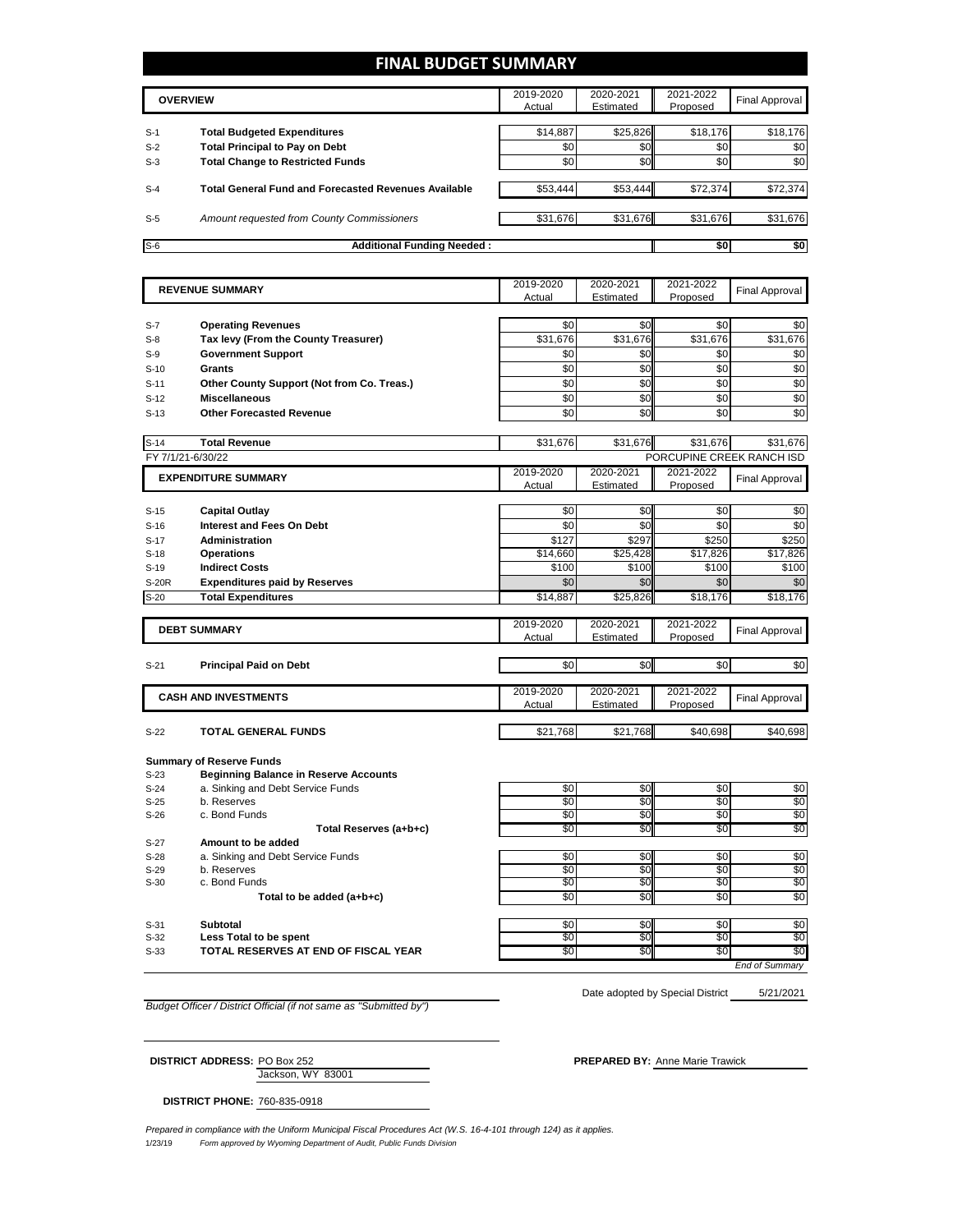|                                     | PORCUPINE CREEK RANCH ISD<br><b>NAME OF DISTRICT/BOARD</b>                                                                             |                                 |                     |                        | <b>FYE</b>            | 6/30/2022             |
|-------------------------------------|----------------------------------------------------------------------------------------------------------------------------------------|---------------------------------|---------------------|------------------------|-----------------------|-----------------------|
|                                     | <b>PROPERTY TAXES AND ASSESSMENTS</b>                                                                                                  |                                 |                     |                        |                       |                       |
|                                     |                                                                                                                                        | <b>DOA Chart</b><br>of Accounts | 2019-2020<br>Actual | 2020-2021<br>Estimated | 2021-2022<br>Proposed | <b>Final Approval</b> |
| $R-1$<br>$R-1.1$<br>R-1.2           | <b>Property Taxes and Assessments Received</b><br>Tax Levy (From the County Treasurer)<br>Other County Support (see note on the right) | 4001<br>4005                    | \$31.676            | \$31,676               | \$31,676              | \$31,676              |
|                                     | <b>FORECASTED REVENUE</b>                                                                                                              |                                 |                     |                        |                       |                       |
|                                     |                                                                                                                                        | <b>DOA Chart</b><br>of Accounts | 2019-2020<br>Actual | 2020-2021<br>Estimated | 2021-2022<br>Proposed | <b>Final Approval</b> |
| $R-2$<br>$R - 2.1$                  | <b>Revenues from Other Governments</b><br>State Aid                                                                                    | 4211                            |                     |                        |                       |                       |
| $R-2.2$<br>R-2.4                    | Additional County Aid (non-treasurer)<br>R-2.3 City (or Town) Aid<br>Other (Specify)                                                   | 4237<br>4237<br>4237            |                     |                        |                       |                       |
| $R-2.5$<br>$R-3$                    | <b>Total Government Support</b><br><b>Operating Revenues</b>                                                                           |                                 | \$0                 | \$0                    | \$0                   | \$0                   |
| $R - 3.1$<br>$R - 3.2$<br>$R - 3.3$ | <b>Customer Charges</b><br>Sales of Goods or Services<br><b>Other Assessments</b>                                                      | 4300<br>4300<br>4503            |                     |                        |                       |                       |
| $R - 3.4$<br>$R-4$                  | <b>Total Operating Revenues</b><br><b>Grants</b>                                                                                       |                                 | \$0                 | \$0                    | \$0                   | \$0                   |
| $R - 4.1$<br>$R-4.3$                | <b>Direct Federal Grants</b><br>R-4.2 Federal Grants thru State Agencies<br><b>Grants from State Agencies</b>                          | 4201<br>4201<br>4211            |                     |                        |                       |                       |
| $R - 4.4$<br>$R-5$                  | <b>Total Grants</b><br><b>Miscellaneous Revenue</b>                                                                                    |                                 | \$0                 | \$0                    | \$0                   | \$0                   |
| $R - 5.1$<br>$R-5.2$<br>$R - 5.3$   | Interest<br>Other: Specify<br>Other: Additional                                                                                        | 4501<br>4500                    |                     |                        |                       |                       |
| $R-5.4$<br>$R - 5.5$                | <b>Total Miscellaneous</b><br><b>Total Forecasted Revenue</b>                                                                          |                                 | \$0<br>\$0          | \$0<br>$\overline{30}$ | \$0<br>\$0            | \$0<br>\$0            |
| $R-6$<br>$R-6.1$                    | <b>Other Forecasted Revenue</b><br>a. Other past due as estimated by Co. Treas.                                                        | 4004                            |                     |                        |                       |                       |
| $R-6.2$<br>$R - 6.3$                | b. Other forecasted revenue (specify):                                                                                                 | 4500                            |                     |                        |                       |                       |
| $R-6.4$                             |                                                                                                                                        | 4500                            |                     |                        |                       |                       |

R-6.5

R-6.6 **Total Other Forecasted Revenue (a+b)** \$0 \$0 \$0 \$0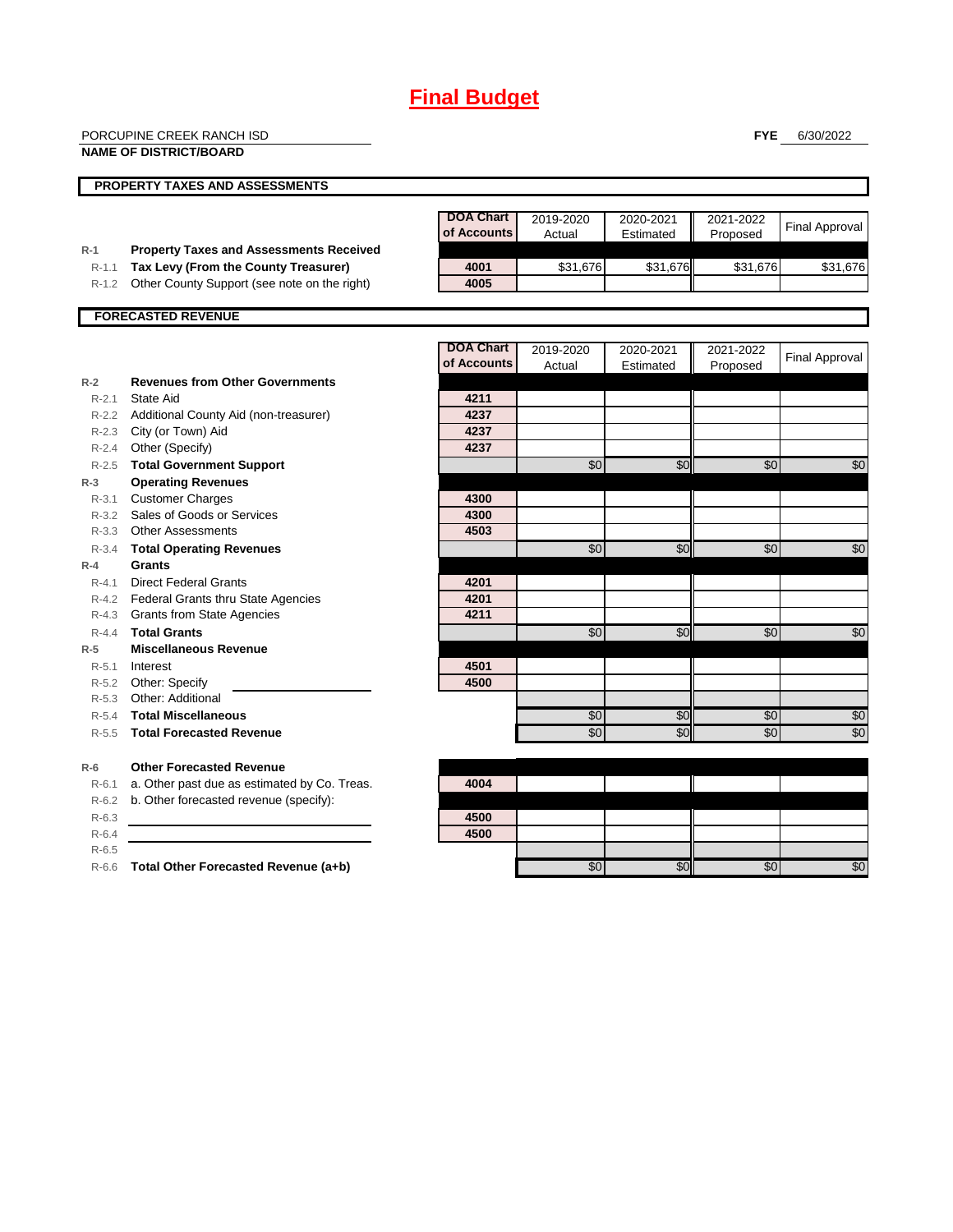### **CAPITAL OUTLAY BUDGET**

|           |                         | <u>ul nuuu</u> |
|-----------|-------------------------|----------------|
| $E-1$     | <b>Capital Outlay</b>   |                |
| $E - 1.1$ | <b>Real Property</b>    | 6201           |
| $E - 1.2$ | Vehicles                | 6210           |
| $E-1.3$   | <b>Office Equipment</b> | 6211           |
| $E - 1.4$ | Other (Specify)         |                |
| $E-1.5$   |                         | 6200           |
| $E-1.6$   |                         | 6200           |
| $E - 1.7$ |                         |                |
| $E-1.8$   | TOTAL CAPITAL OUTLAY    |                |

| <b>DOA Chart</b><br>of Accounts | 2019-2020<br>Actual | 2020-2021<br>Estimated | 2021-2022<br>Proposed | <b>Final Approval</b> |
|---------------------------------|---------------------|------------------------|-----------------------|-----------------------|
|                                 |                     |                        |                       |                       |
| 6201                            |                     |                        |                       |                       |
| 6210                            |                     |                        |                       |                       |
| 6211                            |                     |                        |                       |                       |
|                                 |                     |                        |                       |                       |
| 6200                            |                     |                        |                       |                       |
| 6200                            |                     |                        |                       |                       |
|                                 |                     |                        |                       |                       |
|                                 | \$0                 | $\Re$                  | \$0                   | \$0                   |

### **ADMINISTRATION BUDGET**

|           |                                      | <b>DOA Chart</b> | 2019-2020 | 2020-2021 | 2021-2022 | Final Approval |
|-----------|--------------------------------------|------------------|-----------|-----------|-----------|----------------|
|           |                                      | of Accounts      | Actual    | Estimated | Proposed  |                |
| $E-2$     | <b>Personnel Services</b>            |                  |           |           |           |                |
| $E - 2.1$ | Administrator                        | 7002             |           |           |           |                |
| $E - 2.2$ | Secretary                            | 7003             |           |           |           |                |
| $E - 2.3$ | Clerical                             | 7004             |           |           |           |                |
| $E - 2.4$ | Other (Specify)                      |                  |           |           |           |                |
| $E - 2.5$ |                                      | 7005             |           |           |           |                |
| $E-2.6$   |                                      | 7005             |           |           |           |                |
| $E - 2.7$ |                                      |                  |           |           |           |                |
| $E-3$     | <b>Board Expenses</b>                |                  |           |           |           |                |
| $E - 3.1$ | Travel                               | 7011             |           |           |           |                |
| $E - 3.2$ | Mileage                              | 7012             |           |           |           |                |
| $E - 3.3$ | Other (Specify)                      |                  |           |           |           |                |
| $E - 3.4$ |                                      | 7013             |           |           |           |                |
| $E - 3.5$ |                                      | 7013             |           |           |           |                |
| $E - 3.6$ |                                      |                  |           |           |           |                |
| $E-4$     | <b>Contractual Services</b>          |                  |           |           |           |                |
| $E - 4.1$ | Legal                                | 7021             |           |           |           |                |
| $E - 4.2$ | Accounting/Auditing                  | 7022             |           |           |           |                |
| $E - 4.3$ | Other (Specify)                      |                  |           |           |           |                |
| $E-4.4$   |                                      | 7023             |           |           |           |                |
| $E-4.5$   |                                      | 7023             |           |           |           |                |
| $E-4.6$   |                                      |                  |           |           |           |                |
| $E-5$     | <b>Other Administrative Expenses</b> |                  |           |           |           |                |
| $E - 5.1$ | Office Supplies                      | 7031             |           |           |           |                |
| $E - 5.2$ | Office equipment, rent & repair      | 7032             |           |           |           |                |
| $E - 5.3$ | Education                            | 7033             |           |           |           |                |
| $E - 5.4$ | Registrations                        | 7034             |           |           |           |                |
| $E - 5.5$ | Other (Specify)                      |                  |           |           |           |                |
| $E-5.6$   | Newspape notifications               | 7035             | \$127     | \$226     | \$250     | \$250          |
| $E - 5.7$ | Postage Stamps-Election              | 7035             |           | \$18      |           |                |
| $E - 5.8$ | see additional details               |                  |           | \$54      |           |                |
| $E-6$     | <b>TOTAL ADMINISTRATION</b>          |                  | \$127     | \$297     | \$250     | \$250          |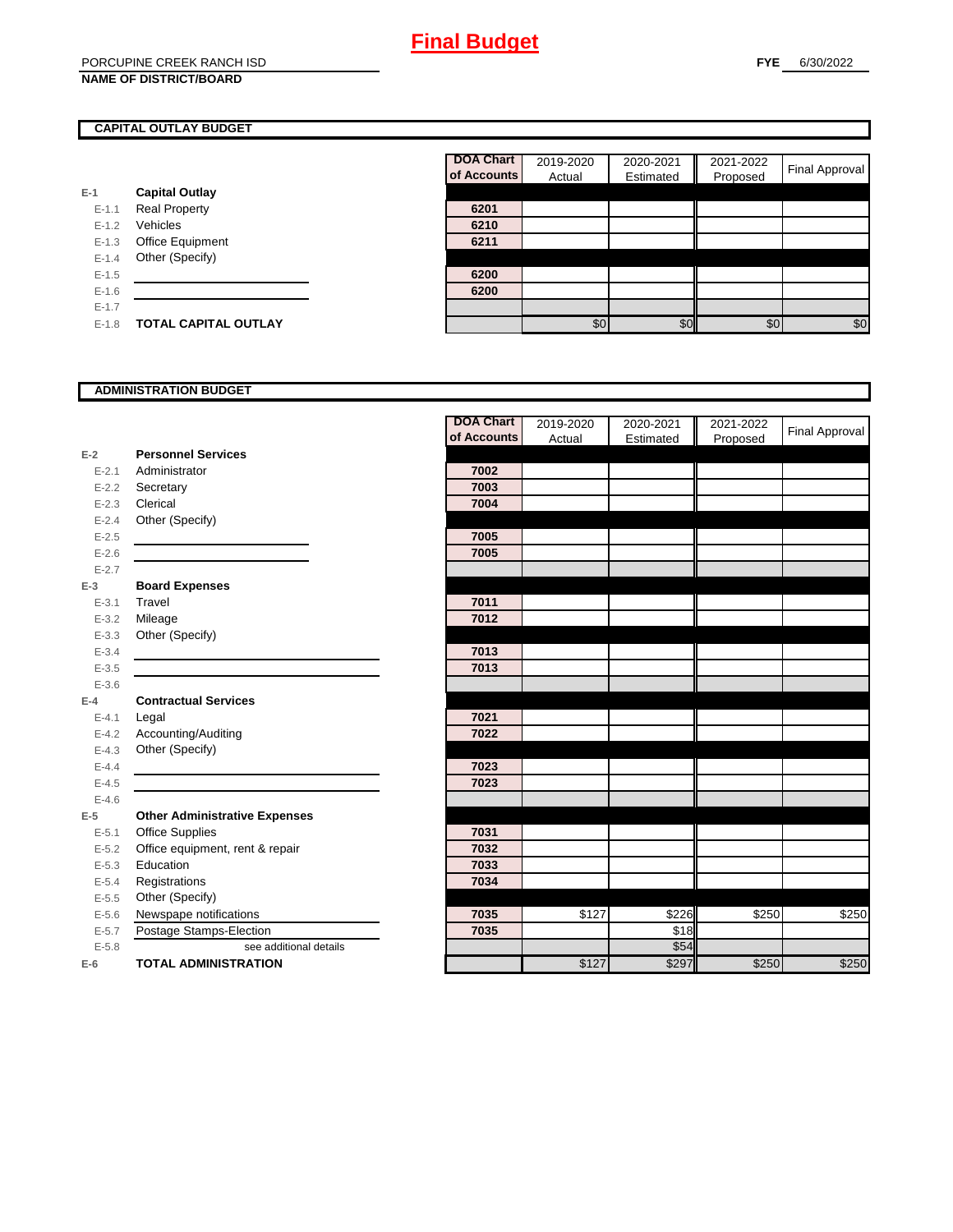### **OPERATIONS BUDGET**

|                        |                                        | <b>DOA Chart</b> | 2019-2020 | 2020-2021 | 2021-2022 | <b>Final Approval</b> |
|------------------------|----------------------------------------|------------------|-----------|-----------|-----------|-----------------------|
| $E-7$                  | <b>Personnel Services</b>              | of Accounts      | Actual    | Estimated | Proposed  |                       |
| $E - 7.1$              | <b>Wages--Operations</b>               | 7202             |           |           |           |                       |
| $E - 7.2$              | <b>Service Contracts</b>               | 7203             |           |           |           |                       |
| $E - 7.3$              | Other (Specify)                        |                  |           |           |           |                       |
| $E - 7.4$              |                                        | 7204             |           |           |           |                       |
| $E - 7.5$              |                                        | 7204             |           |           |           |                       |
| $E - 7.6$              |                                        |                  |           |           |           |                       |
|                        | <b>Travel</b>                          |                  |           |           |           |                       |
| $E-8$<br>$E - 8.1$     | Mileage                                | 7211             |           |           |           |                       |
|                        | Other (Specify)                        |                  |           |           |           |                       |
| $E - 8.2$<br>$E - 8.3$ |                                        | 7212             |           |           |           |                       |
|                        |                                        | 7212             |           |           |           |                       |
| $E - 8.4$              |                                        |                  |           |           |           |                       |
| $E - 8.5$              |                                        |                  |           |           |           |                       |
| $E-9$                  | <b>Operating supplies (List)</b>       |                  |           |           |           |                       |
| $E - 9.1$              |                                        | 7220<br>7220     |           |           |           |                       |
| $E - 9.2$              |                                        |                  |           |           |           |                       |
| $E-9.3$                |                                        | 7220             |           |           |           |                       |
| $E - 9.4$              |                                        | 7220             |           |           |           |                       |
| $E - 9.5$              |                                        |                  |           |           |           |                       |
| $E-10$                 | <b>Program Services (List)</b>         |                  |           |           |           |                       |
| $E-10.1$               |                                        | 7230             |           |           |           |                       |
| $E-10.2$               |                                        | 7230             |           |           |           |                       |
| $E-10.3$               |                                        | 7230             |           |           |           |                       |
| $E-10.4$               |                                        | 7230             |           |           |           |                       |
| $E-10.5$               |                                        |                  |           |           |           |                       |
| $E-11$                 | <b>Contractual Arrangements (List)</b> |                  |           |           |           |                       |
| $E-11.1$               |                                        | 7400             |           |           |           |                       |
| $E-11.2$               |                                        | 7400             |           |           |           |                       |
| $E-11.3$               |                                        | 7400             |           |           |           |                       |
| $E-11.4$               |                                        | 7400             |           |           |           |                       |
| $E-11.5$               |                                        |                  |           |           |           |                       |
| $E-12$                 | <b>Other operations (Specify)</b>      |                  |           |           |           |                       |
| $E-12.1$               | Snow Plow/ Road Maintenance            | 7450             | \$8,583   | \$20,093  | \$13,151  | \$13,151              |
| $E-12.2$               | Water Line Repair                      | 7450             | \$1,880   | \$1,197   |           |                       |
| $E-12.3$               | Weed Abatement                         | 7450             |           |           | \$600     | \$600                 |
| $E-12.4$               | Propane/ tank rental/water filtration  | 7450             | \$697     | \$638     | \$575     | \$575                 |
| $E-12.5$               | see additional details                 |                  | \$3,500   | \$3,500   | \$3,500   | $\overline{$3,500}$   |
| $E-13$                 | <b>TOTAL OPERATIONS</b>                |                  | \$14,660  | \$25,428  | \$17,826  | \$17,826              |

| <b>DOA Chart</b><br>of Accounts | 2019-2020 | 2020-2021 | 2021-2022 | Final Approval |
|---------------------------------|-----------|-----------|-----------|----------------|
|                                 | Actual    | Estimated | Proposed  |                |
| 7202                            |           |           |           |                |
| 7203                            |           |           |           |                |
|                                 |           |           |           |                |
| 7204                            |           |           |           |                |
| 7204                            |           |           |           |                |
|                                 |           |           |           |                |
|                                 |           |           |           |                |
| 7211                            |           |           |           |                |
|                                 |           |           |           |                |
| 7212                            |           |           |           |                |
| 7212                            |           |           |           |                |
|                                 |           |           |           |                |
|                                 |           |           |           |                |
| 7220                            |           |           |           |                |
| 7220                            |           |           |           |                |
| 7220                            |           |           |           |                |
| 7220                            |           |           |           |                |
|                                 |           |           |           |                |
|                                 |           |           |           |                |
| 7230                            |           |           |           |                |
| 7230                            |           |           |           |                |
| 7230                            |           |           |           |                |
| 7230                            |           |           |           |                |
|                                 |           |           |           |                |
|                                 |           |           |           |                |
| 7400                            |           |           |           |                |
| 7400                            |           |           |           |                |
| 7400                            |           |           |           |                |
| 7400                            |           |           |           |                |
|                                 |           |           |           |                |
|                                 |           |           |           |                |
| 7450                            | \$8,583   | \$20,093  | \$13,151  | \$13,151       |
| 7450                            | \$1,880   | \$1,197   |           |                |
| 7450                            |           |           | \$600     | \$600          |
| 7450                            | \$697     | \$638     | \$575     | \$575          |
|                                 | \$3,500   | \$3,500   | \$3,500   | \$3,500        |
|                                 | \$14,660  | \$25,428  | \$17,826  | \$17,826       |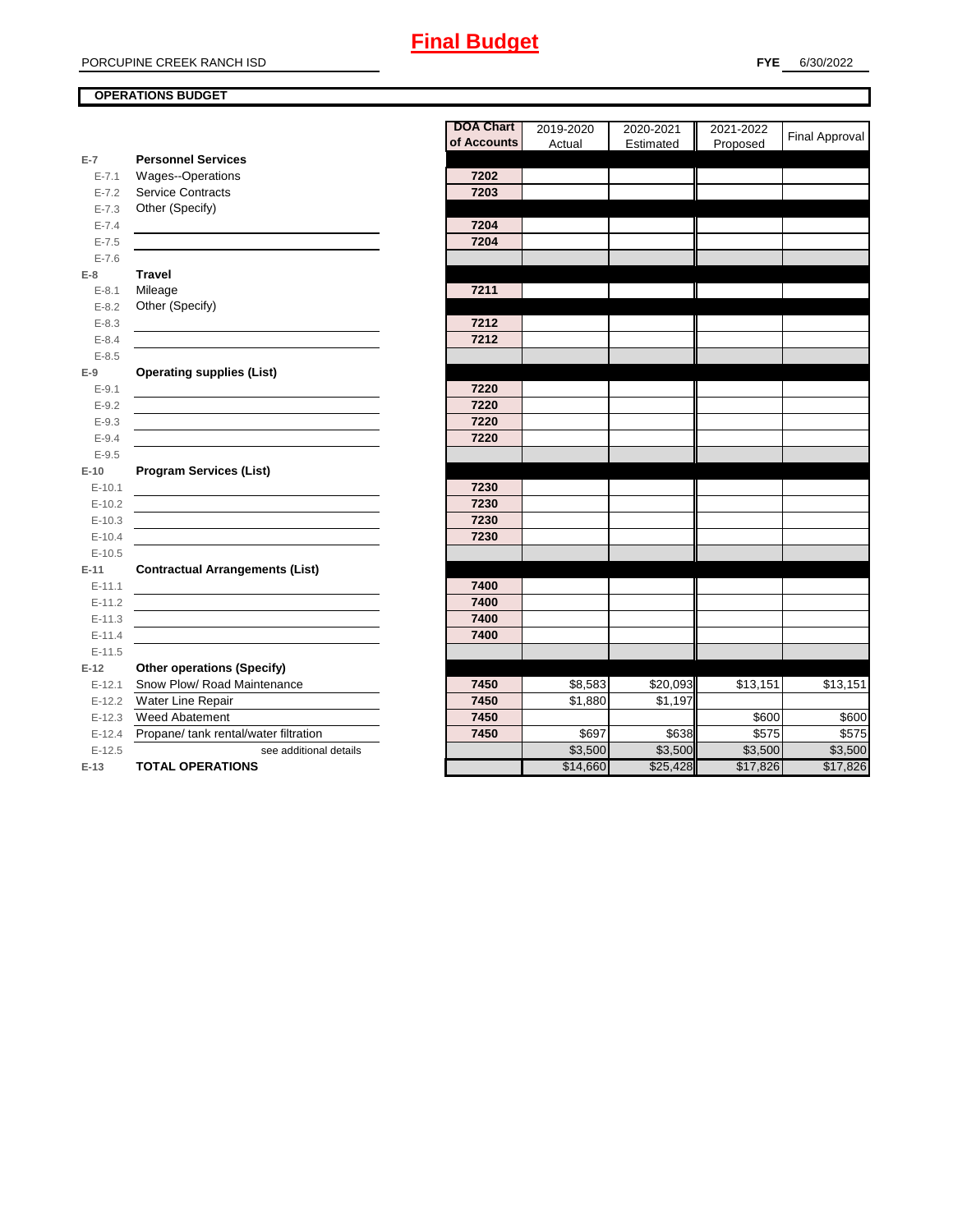#### PORCUPINE CREEK RANCH ISD

#### **INDIRECT COSTS BUDGET**

|          |                              | <b>DOA Chart</b> | 2019-2020 | 2020-2021 | 2021-2022 | Final Approval |
|----------|------------------------------|------------------|-----------|-----------|-----------|----------------|
|          |                              | of Accounts      | Actual    | Estimated | Proposed  |                |
| $E-14$   | Insurance                    |                  |           |           |           |                |
| $E-14.1$ | Liability                    | 7502             |           |           |           |                |
| $E-14.2$ | Buildings and vehicles       | 7503             |           |           |           |                |
| $E-14.3$ | Equipment                    | 7504             |           |           |           |                |
| $E-14.4$ | Other (Specify)              |                  |           |           |           |                |
| $E-14.5$ | <b>Surety Bond</b>           | 7505             | \$100     | \$100     | \$100     | \$100          |
| $E-14.6$ |                              | 7505             |           |           |           |                |
| $E-14.7$ |                              |                  |           |           |           |                |
| $E-15$   | Indirect payroll costs:      |                  |           |           |           |                |
| $E-15.1$ | FICA (Social Security) taxes | 7511             |           |           |           |                |
| $E-15.2$ | <b>Workers Compensation</b>  | 7512             |           |           |           |                |
| $E-15.3$ | <b>Unemployment Taxes</b>    | 7513             |           |           |           |                |
| $E-15.4$ | Retirement                   | 7514             |           |           |           |                |
| $E-15.5$ | <b>Health Insurance</b>      | 7515             |           |           |           |                |
| $E-15.6$ | Other (Specify)              |                  |           |           |           |                |
| $E-15.7$ |                              | 7516             |           |           |           |                |
| $E-15.8$ |                              | 7516             |           |           |           |                |
| $E-15.9$ |                              |                  |           |           |           |                |
| $E-17$   | <b>TOTAL INDIRECT COSTS</b>  |                  | \$100     | \$100     | \$100     | \$100          |

#### **DEBT SERVICE BUDGET**

| D-1 | <b>Debt Service</b> |  |
|-----|---------------------|--|
|     |                     |  |

D-1.1 **Principal** 

D-1.2 **Interest** 

D-1.3 **Fees** 

**D-2 TOTAL DEBT SERVICE** 

| DOA Chart   | 2019-2020 | 2020-2021 | 2021-2022 |                |
|-------------|-----------|-----------|-----------|----------------|
| of Accounts | Actual    | Estimated | Proposed  | Final Approval |
|             |           |           |           |                |
| 6401        |           |           |           |                |
| 6410        |           |           |           |                |
| 6420        |           |           |           |                |
|             |           |           | \$0       |                |